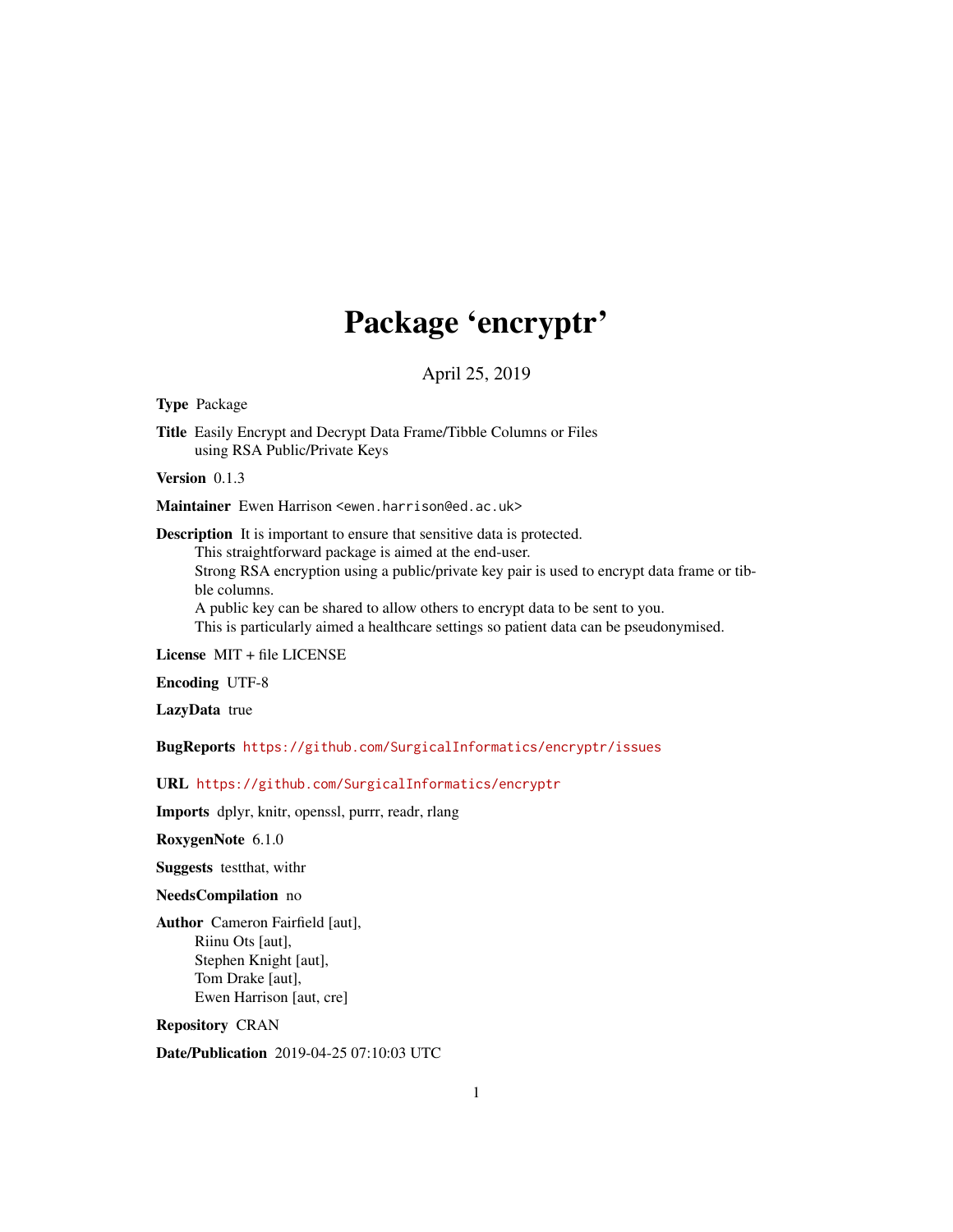## <span id="page-1-0"></span>R topics documented:

| Index |  |  |
|-------|--|--|

encryptr-package *encryptr: Encrypt and decrypt data frame or tibble columns using the strong RSA public/private keys.*

#### Description

encryptr: Encrypt and decrypt data frame or tibble columns using the strong RSA public/private keys.

#### encryptr key generation

[genkeys,](#page-7-1)

#### encryptr encrypt/decrypt

[encrypt,](#page-4-1) [decrypt](#page-1-1)

<span id="page-1-1"></span>decrypt *Decrypt a data frame or tibble column using an RSA public/private key*

### Description

Decrypt a data frame or tibble column using an RSA public/private key

#### Usage

```
decrypt(.data, ..., private_key_path = "id_rsa", lookup_object = NULL,
  lookup_path = NULL)
```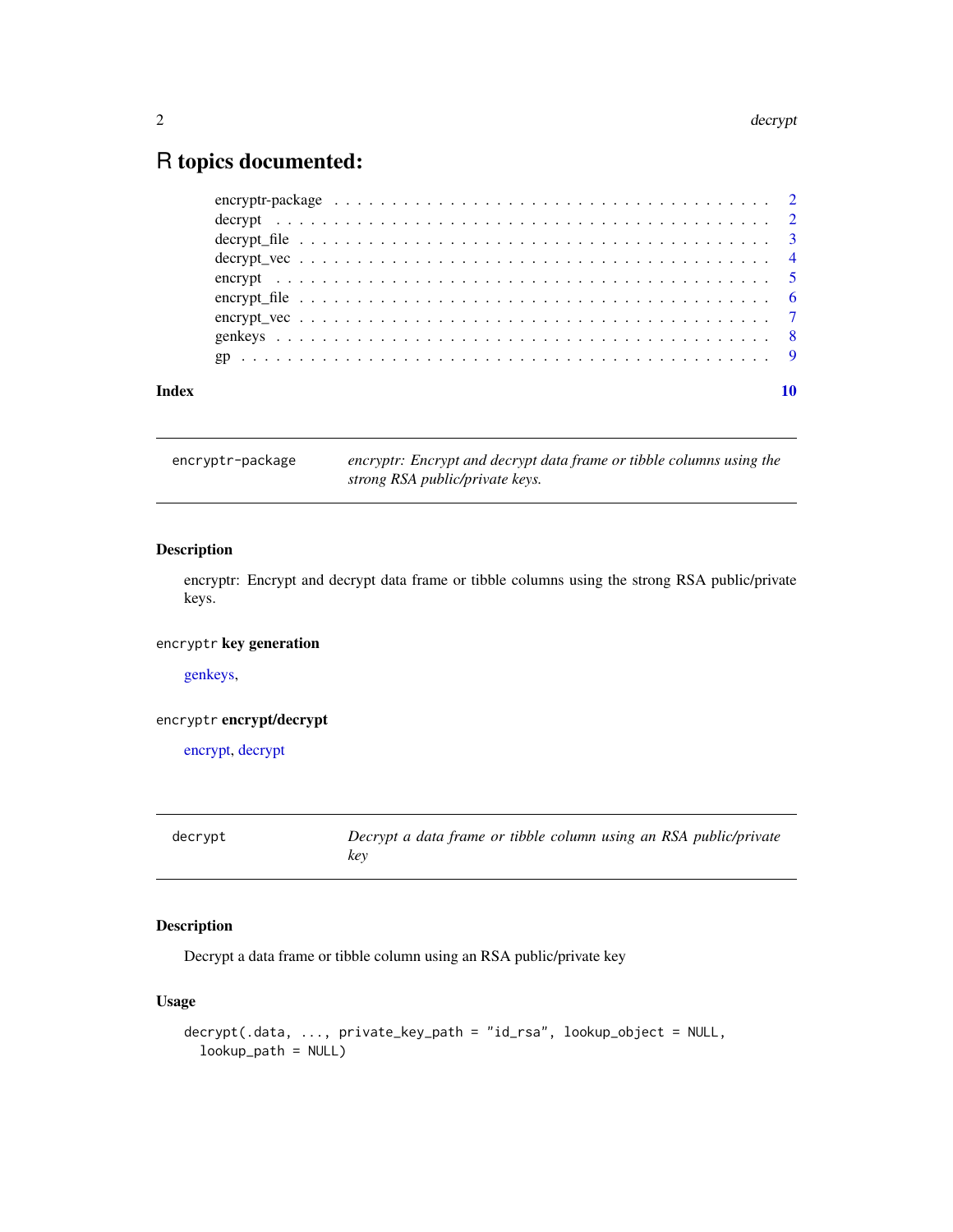#### <span id="page-2-0"></span>decrypt\_file 3

#### Arguments

| .data            | A data frame or tibble.                                                                           |
|------------------|---------------------------------------------------------------------------------------------------|
| $\cdots$         | The unquoted names of columns to decrypt.                                                         |
| private_key_path |                                                                                                   |
|                  | Character. A quoted path to an RSA private key created using genkeys.                             |
| lookup_object    | An unquote name of a lookup object in the current environment created using<br>$link\{entropy\}.$ |
| lookup_path      | Character. A quoted path to an RSA private key created using encrypt.                             |

#### Value

The original dataframe or tibble with the specified columns decrypted.

#### Examples

```
#' This will run:
# genkeys()
# gp_encrypt = gp %>%
# select(-c(name, address1, address2, address3)) %>%
# encrypt(postcode, telephone)
# gp_encrypt %>%
# decrypt(postcode, telephone)
## Not run:
# For CRAN and testing:
library(dplyr)
temp\_dir = tempdir()genkeys(file.path(temp_dir, "id_rsa")) # temp directory for testing only
gp_{\text{energy}} = gp %>%
  select(-c(name, address1, address2, address3)) %>%
  encrypt(postcode, telephone, public_key_path = file.path(temp_dir, "id_rsa.pub"))
  gp_encrypt %>%
  decrypt(postcode, telephone, private_key_path = file.path(temp_dir, "id_rsa"))
```
## End(Not run)

decrypt\_file *Decrypt a file*

#### Description

See [encrypt\\_file](#page-5-1) for details.

#### Usage

```
decrypt_file(.path, file_name = NULL, private_key_path = "id_rsa")
```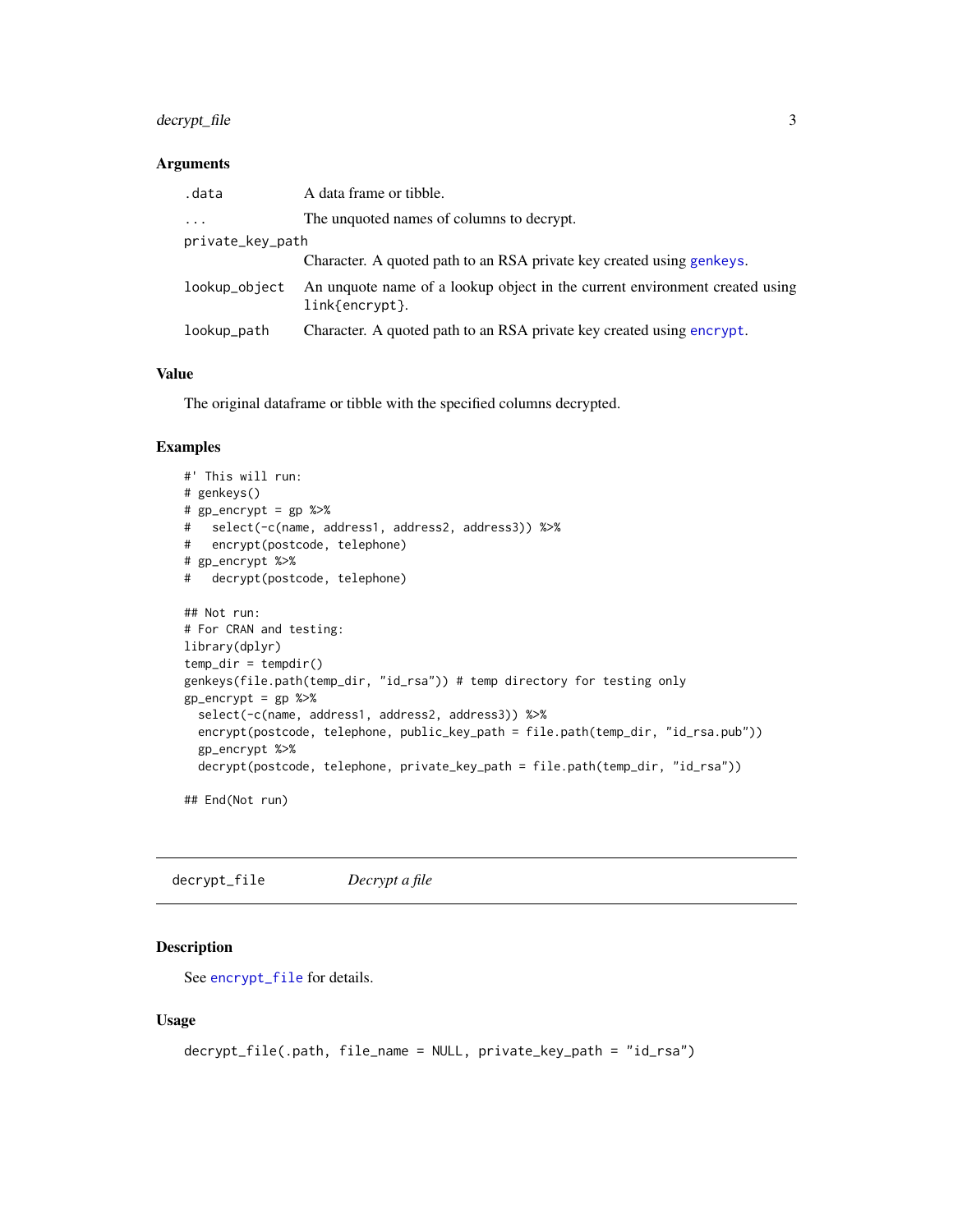#### <span id="page-3-0"></span>**Arguments**

| .path            | Quoted path to file to encrypt.                   |
|------------------|---------------------------------------------------|
| file_name        | Optional new name for unencrypted file.           |
| private_key_path |                                                   |
|                  | Quoted path to private key, created with genkeys. |

#### Value

The decrypted file is saved with optional file name.

#### Examples

```
# This will run:
# Create example file to encrypt
# write.csv(gp, "gp.csv")
# genkeys()
# encrypt_file("gp.csv")
# decrypt_file("gp.csv.encryptr.bin", file_name = "gp2.csv")
# For CRAN and testing:
temp_dir = tempdir() # temp directory for testing only
genkeys(file.path(temp_dir, "id_rsa4"))
write.csv(gp, file.path(temp_dir, "gp.csv"))
encrypt_file(file.path(temp_dir, "gp.csv"), public_key_path = file.path(temp_dir, "id_rsa4.pub"))
decrypt_file(file.path(temp_dir, "gp.csv.encryptr.bin"),
  private_key_path = file.path(temp_dir, "id_rsa4"),
  file_name = "file.path(temp_dir, gp2.csv)")
```
decrypt\_vec *Decrypt ciphertext using an RSA public/private key*

#### Description

Not usually called directly. Password for private key required.

#### Usage

```
decrypt_vec(.data, private_key_path = "id_rsa")
```
#### Arguments

.data A vector of ciphertexts created using [encrypt](#page-4-1).

private\_key\_path

Character. A quoted path to an RSA private key created using [genkeys](#page-7-1).

#### Value

A character vector.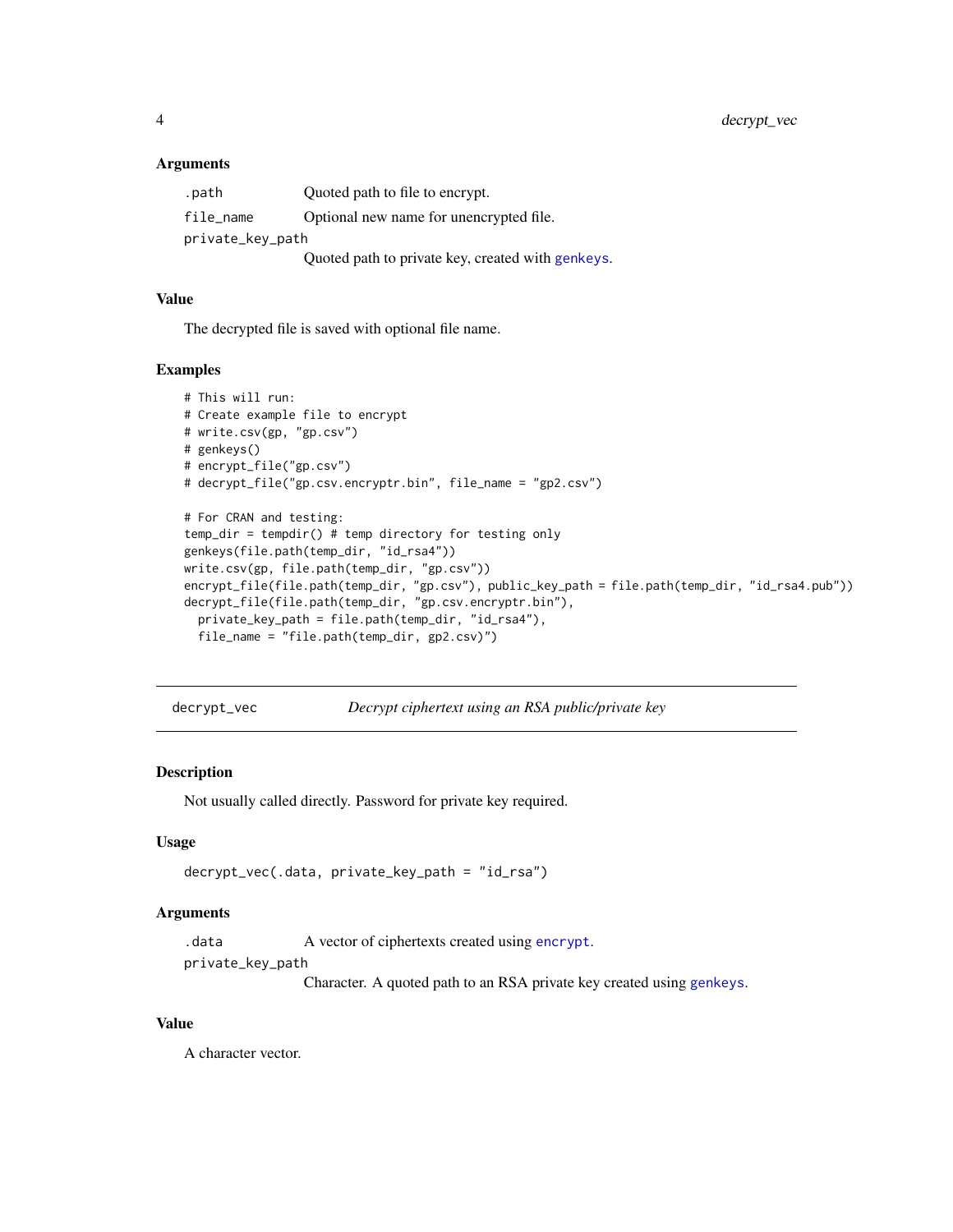#### <span id="page-4-0"></span>encrypt 5

#### Examples

```
## Not run:
hospital_number = c("1010761111", "2010761212")
genkeys(file.path(tempdir(), "id_rsa") # temp directory for testing only
hospital_number_encrypted = encrypt_char(hospital_number)
decrypt_vec(hospital_number_encrypted)
```
## End(Not run)

<span id="page-4-1"></span>

| encrypt | Encrypt a data frame or tibble column using an RSA public/private |  |  |
|---------|-------------------------------------------------------------------|--|--|
|         | kev                                                               |  |  |

#### Description

Encrypt a data frame or tibble column using an RSA public/private key

#### Usage

```
encrypt(.data, ..., public_key_path = "id_rsa.pub", lookup = FALSE,
 lookup_name = "lookup", write_lookup = TRUE)
```
#### Arguments

| .data           | A data frame or tibble.                                                      |  |  |
|-----------------|------------------------------------------------------------------------------|--|--|
| $\cdots$        | The unquoted names of columns to encrypt.                                    |  |  |
| public_key_path |                                                                              |  |  |
|                 | Character. A quoted path to an RSA public key created using genkeys.         |  |  |
| lookup          | Logical. Whether to substitute the encrypted columns for key-column of inte- |  |  |
|                 | gers.                                                                        |  |  |
| lookup_name     | Character. A quoted name to give lookup table and file.                      |  |  |
| write_lookup    | Logical. Write a lookup table as a .csv file.                                |  |  |

#### Value

The original dataframe or tibble with the specified columns encrypted.

#### Examples

```
# This will run:
# genkeys()
# gp_encrypt = gp %>%
# select(-c(name, address1, address2, address3)) %>%
# encrypt(postcode, telephone)
# For CRAN and testing:
library(dplyr)
```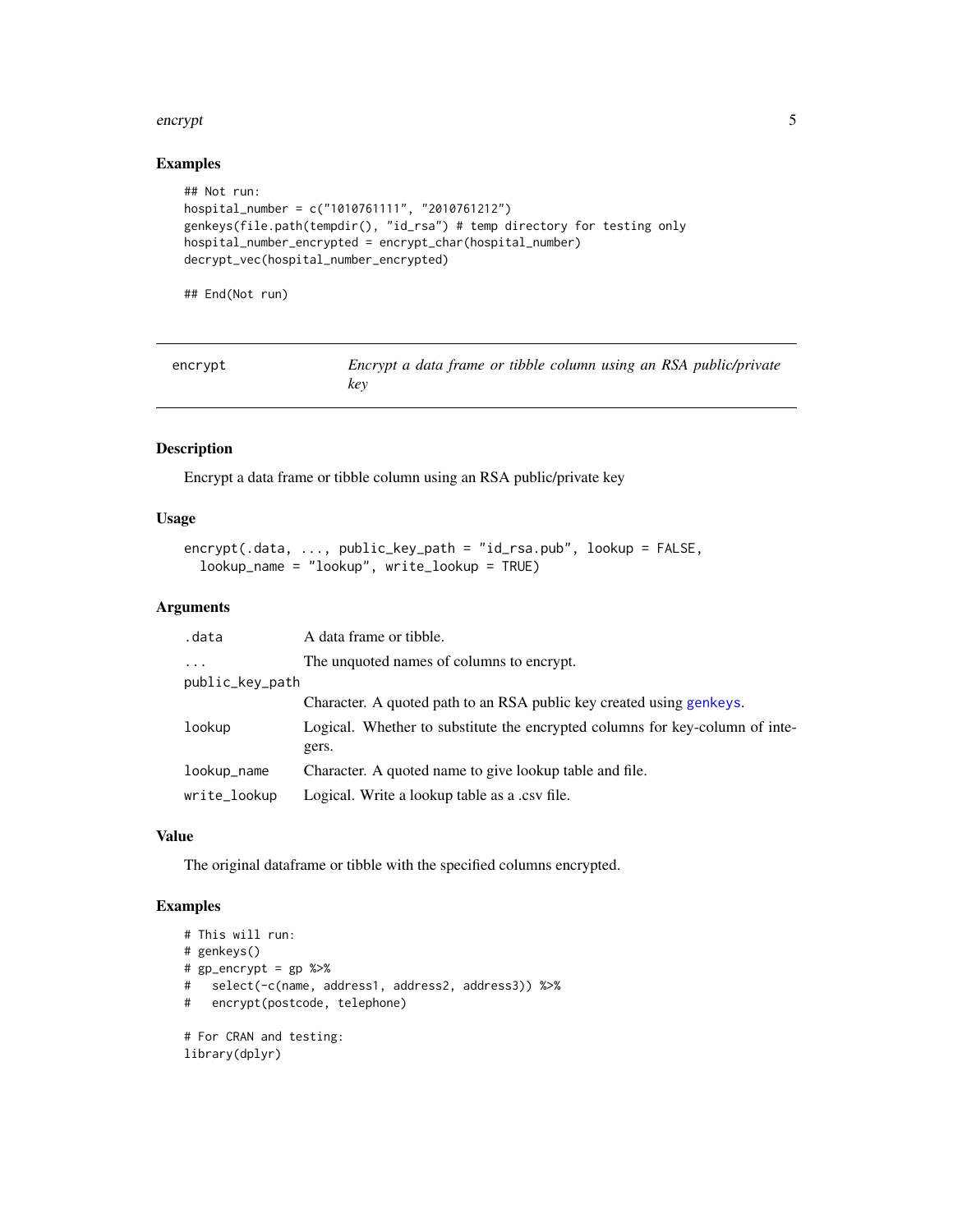```
temp\_dir = tempdir()genkeys(file.path(temp_dir, "id_rsa2")) # temp directory for testing only
gp_encrypt = gp %>%
 select(-c(name, address1, address2, address3)) %>%
 encrypt(postcode, telephone, public_key_path = file.path(temp_dir, "id_rsa2.pub"))
```
<span id="page-5-1"></span>encrypt\_file *Encrypt a file*

#### Description

Encryption and decryption with asymmetric keys is computationally expensive. This is how [encrypt](#page-4-1) works, in order to allow each piece of data in a data frame to be decrypted without compromise of the whole data frame. This works on the presumption that each cell contains less than 245 bytes of data.

#### Usage

```
encrypt_file(.path, crypt_file_name = NULL,
 public_key_path = "id_rsa.pub")
```
#### Arguments

.path Quoted path to file to encrypt.

crypt\_file\_name

Optional new name to give encrypted file. Must end with ".encrypter.bin".

public\_key\_path

Quoted path to public key, created with [genkeys](#page-7-1).

#### Details

File encryption requires a different approach as files are often larger in size. This function encrypts a file using a a symmetric "session" key and the AES-256 cipher. This key is itself then encrypted using a public key generated using [genkeys](#page-7-1). In OpenSSL this combination is referred to as an envelope.

#### Value

The encrypted file is saved.

#### Examples

```
# This will run:
# Create example file to encrypt
# write.csv(gp, "gp.csv")
# genkeys()
# encrypt_file("gp.csv")
```
<span id="page-5-0"></span>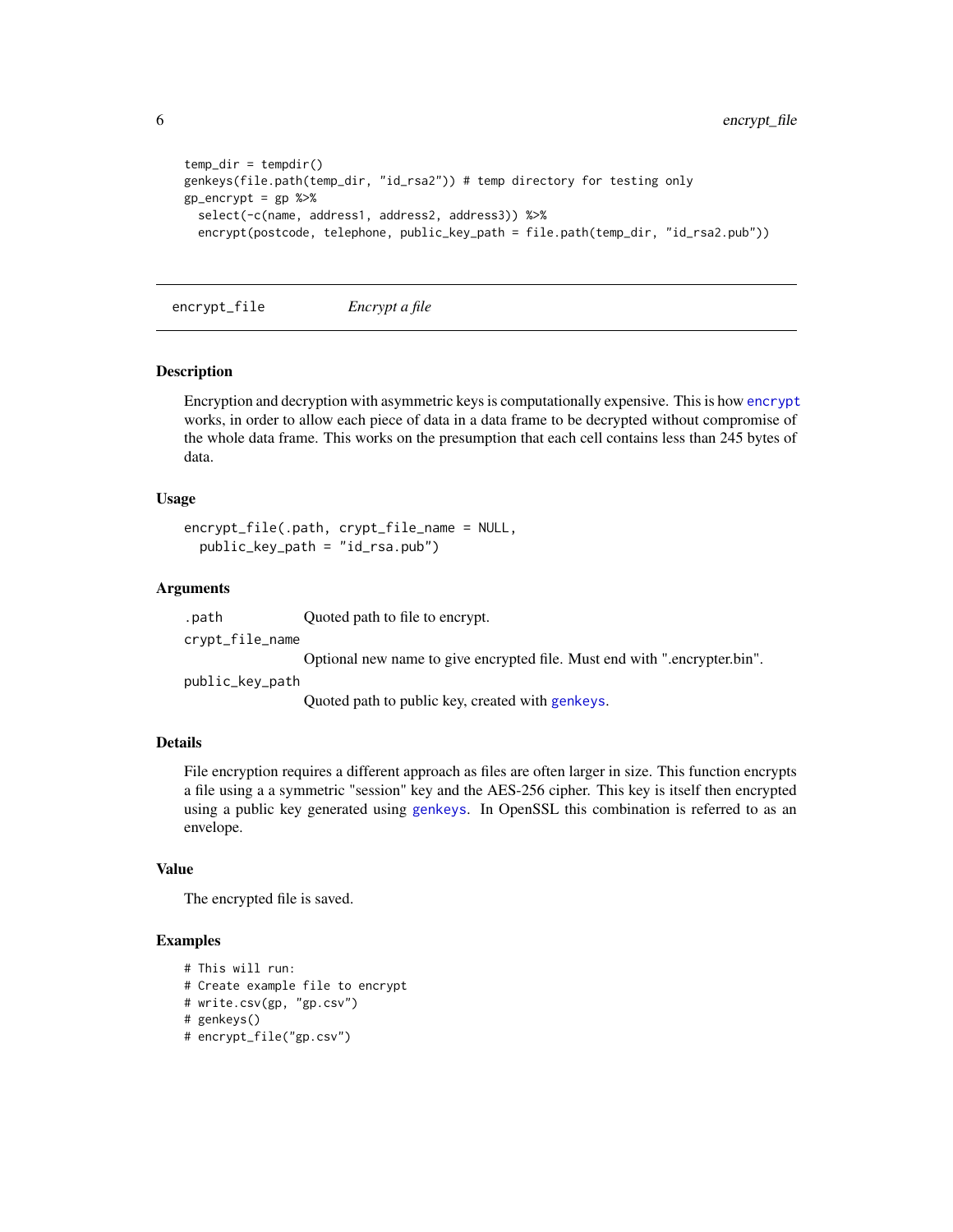#### <span id="page-6-0"></span>encrypt\_vec 7

```
# For CRAN and testing:
## Not run:
# Run only once in decrypt_file example
temp_dir = tempdir() # temp directory for testing only
genkeys(file.path(temp_dir, "id_rsa"))
write.csv(gp, file.path(temp_dir, "gp.csv"))
encrypt_file(file.path(temp_dir, "gp.csv"), public_key_path = file.path(temp_dir, "id_rsa.pub"))
```
## End(Not run)

encrypt\_vec *Encrypt a character vector using an RSA public/private key*

#### Description

Not usually called directly.

#### Usage

```
encrypt_vec(.data, public_key_path = "id_rsa.pub")
```
#### Arguments

.data A vector, which if not a character vector is coerced to one.

public\_key\_path

Character. A quoted path to an RSA public key created using [genkeys](#page-7-1).

#### Value

A vector of ciphertexts.

#### Examples

```
## Not run:
hospital_number = c("1010761111", "2010761212")
encrypt_vec(hospital_number)
```
## End(Not run)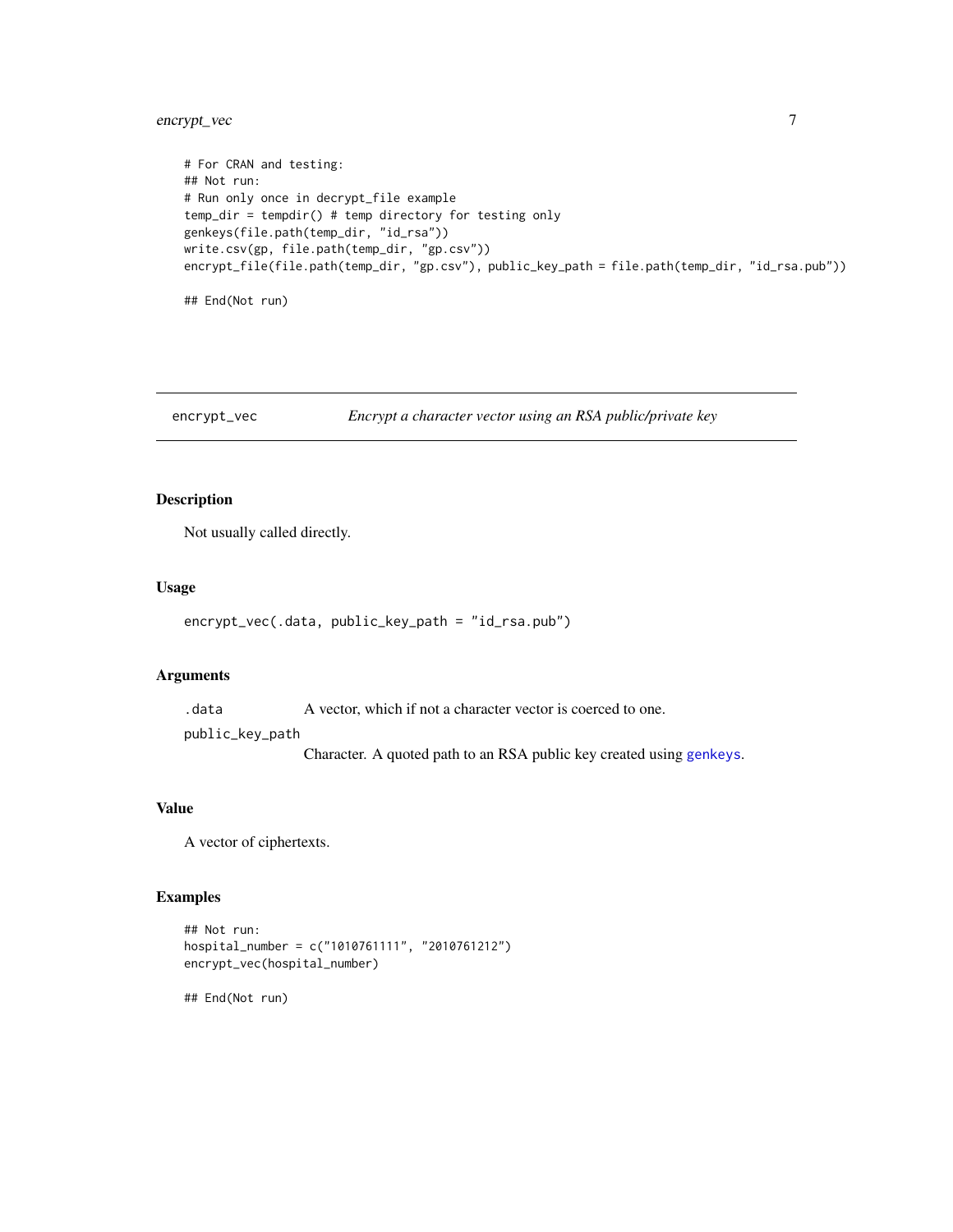<span id="page-7-1"></span><span id="page-7-0"></span>

#### Description

The first step for the encryptr workflow is to create a pair of encryption keys. This uses the [openssl](#page-0-0) package. The public key is used to encrypt information and can be shared. The private key allows decryption of the encrypted information. It requires a password to be set. This password cannot be recovered if lost. If the file is lost or overwritten, any data encrypted with the public key cannot be decrypted.

#### Usage

```
genkeys(private_key_name = "id_rsa",
 public_key_name = paste0(private_key_name, ".pub"))
```
#### Arguments

private\_key\_name

Character string. Do not change default unless good reason.

public\_key\_name

Character string. Do not change default unless good reason.

#### Value

Two files containing the public key and encrypted private key are written to the working directory.

#### See Also

encrypt decrypt

#### Examples

```
# Function can be used as this:
# genkeys()
# For CRAN purposes and testing
temp\_dir = tempdir()genkeys(file.path(temp_dir, "id_rsa3"))
```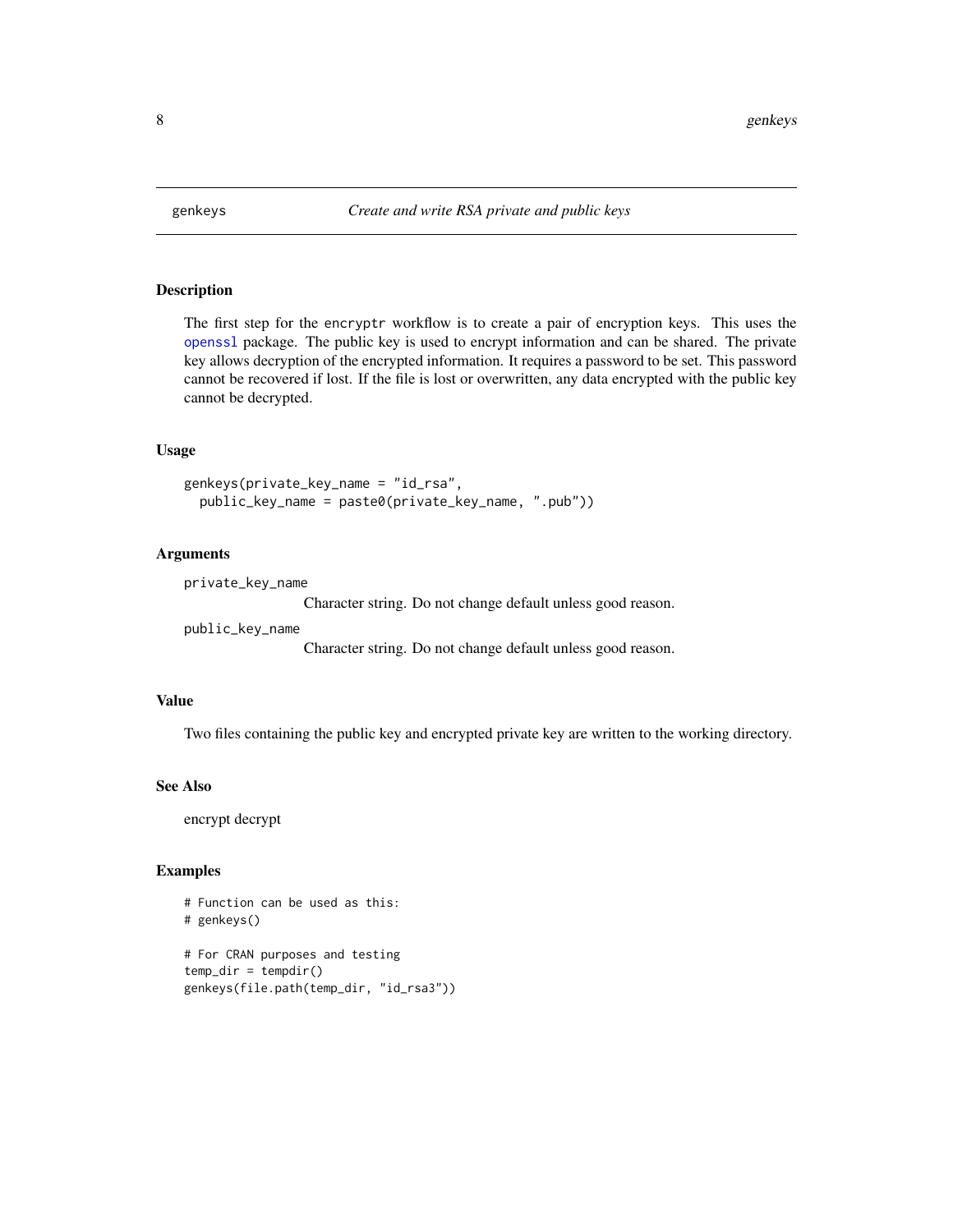#### <span id="page-8-0"></span>Description

From here: [https://digital.nhs.uk/services/organisation-data-service/data-downloa](https://digital.nhs.uk/services/organisation-data-service/data-downloads/home-countries)ds/ [home-countries](https://digital.nhs.uk/services/organisation-data-service/data-downloads/home-countries) Downloaded February 2019

#### Usage

data(gp)

#### Format

A data frame with 1212 rows and 12 variables